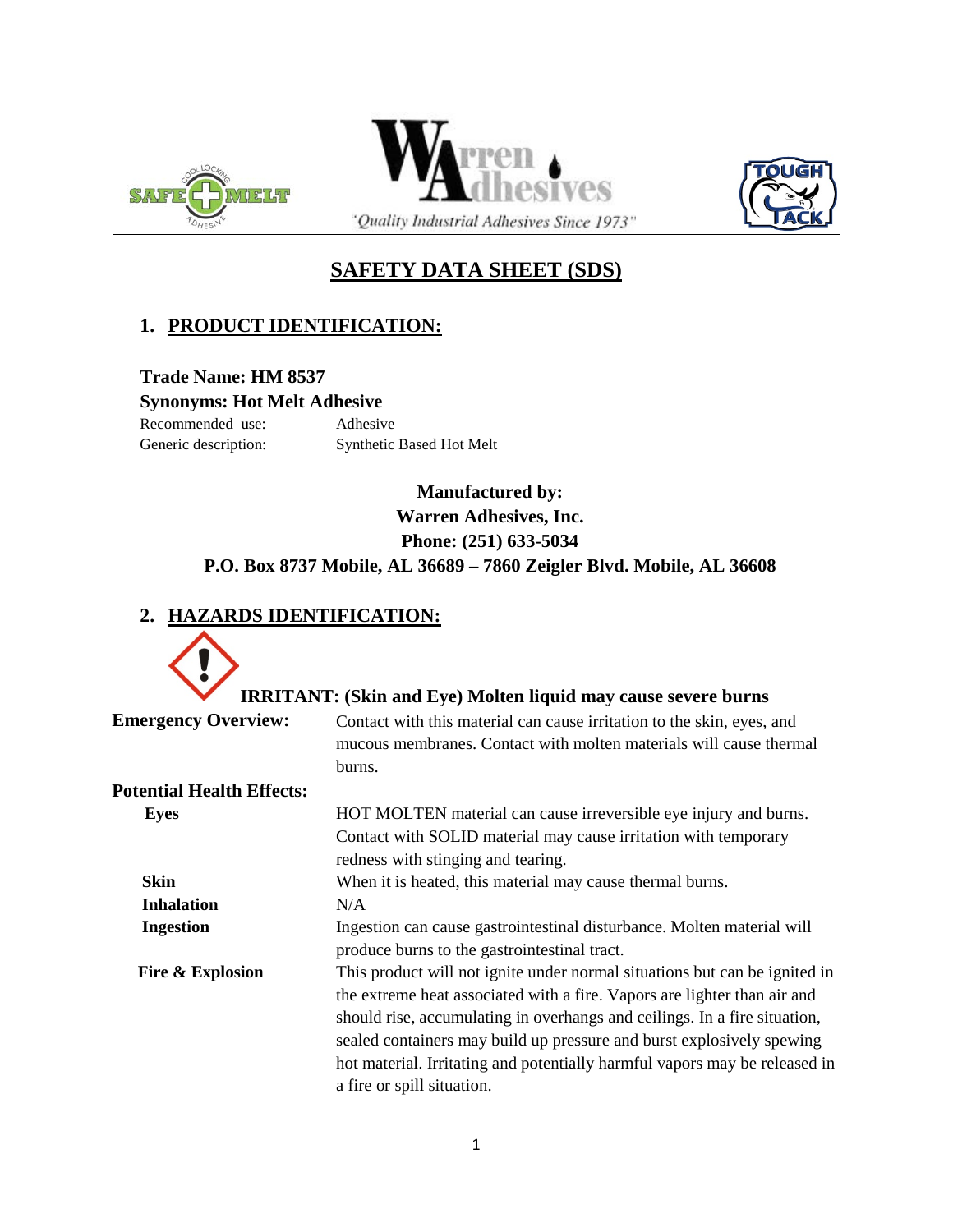## **3. COMPOSITION / INFORMATION ON INGREDIENTS:**

| <b>COMPONENT</b>                | CAS-NO.         | <b>CONCENTRATION</b> |
|---------------------------------|-----------------|----------------------|
| Styrene-Butadiene-Styrene Block | $9003 - 55 - 8$ | Proprietary          |
| Copolymer                       |                 |                      |
| Naphthenic Distillates          | 64742-52-5      | Proprietary          |
| <b>Hydrocarbon Resin</b>        | 69430-33-9      | Proprietary          |

\*The specific chemical identity and/or exact percentage (concentration) of composition has been withheld as a trade secret is required.

## **4. FIRST AID MEASURES:**

| <b>First Aid Procedures</b> |                                                                 |
|-----------------------------|-----------------------------------------------------------------|
| <b>Eye Contact</b>          | If hot product contacts eye, flush with water for at least 15   |
|                             | minutes and seek medical attention immediately.                 |
| <b>Skin Contact</b>         | If hot product contacts skin, cool under running water and seek |
|                             | medical attention. Use plenty of water when cooling hot melt.   |
|                             | Do not remove solidified product.                               |
| <b>Inhalation</b>           | Move to fresh air in case of accidental inhalation of vapors or |
|                             | decomposition products. If symptoms persist, seek medical       |
|                             | attention promptly.                                             |
| <b>Ingestion</b>            | If ingested, seek medical attention immediately. Do not induce  |
|                             | vomiting unless instructed to do so by medical personnel. Never |
|                             | give anything by mouth to victim who is unconscious or having   |
|                             | convulsions.                                                    |

## **5. FIRE FIGHTING MEASURES:**

| <b>Flash Point:</b>                      | N/A                                                                                                                |              |              |
|------------------------------------------|--------------------------------------------------------------------------------------------------------------------|--------------|--------------|
| <b>Flammable Limits In Air:</b>          | N/A                                                                                                                | Lower: $N/A$ | Upper: $N/A$ |
| <b>Extinguishing Media:</b>              | $CO2$ , chemical foam and dry chemical                                                                             |              |              |
| <b>Special Fire Fighting Procedures:</b> | Avoid getting water on hot melt to avoid spreading fire.                                                           |              |              |
| <b>Hazardous Combustion Products:</b>    | Upon decomposition, product emits carbon monoxide,<br>carbon dioxide and/ or low molecular weight<br>hydrocarbons. |              |              |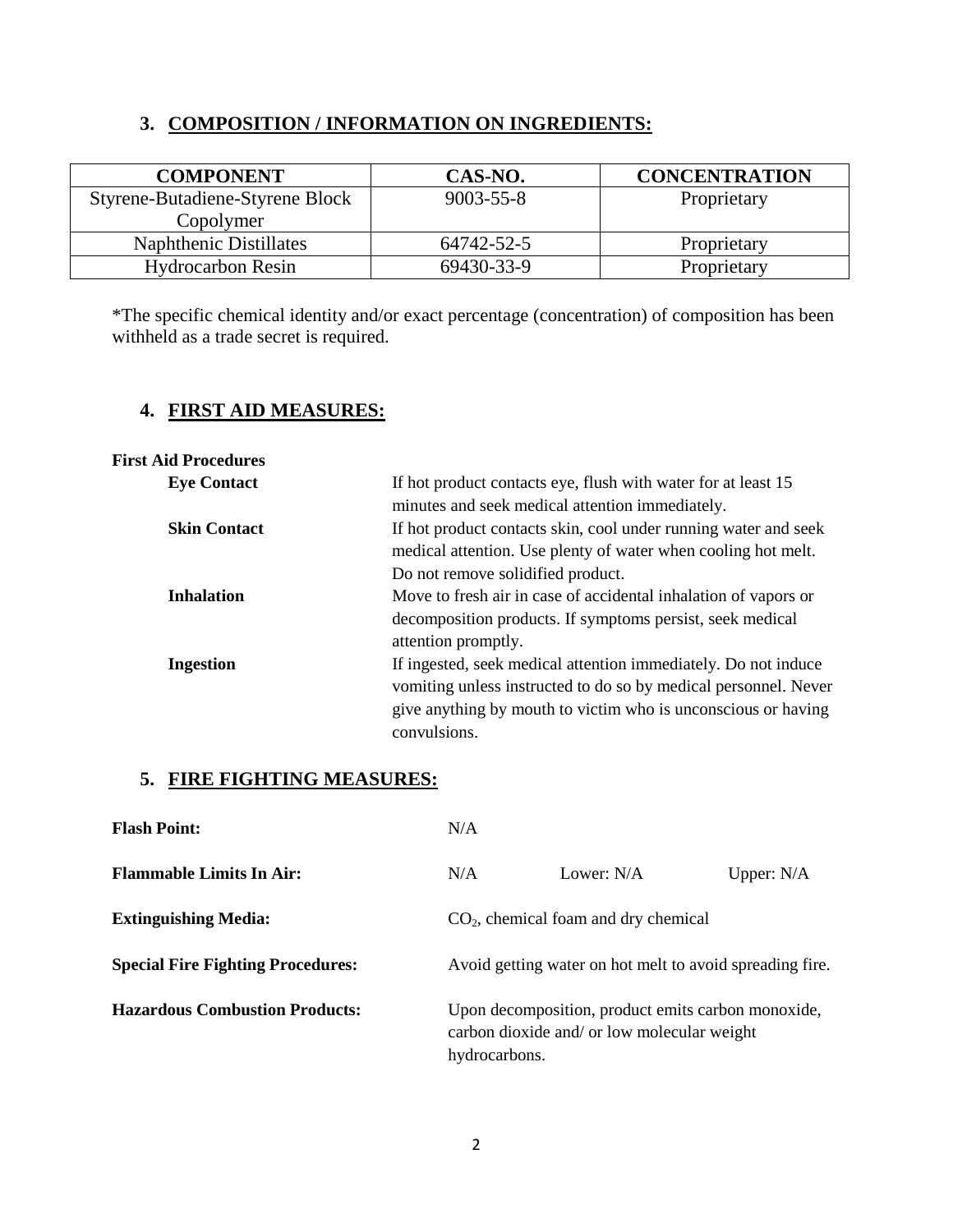### **6. ACCIDENTAL RELEASE MEASURES:**

Waste Disposal Method: Dispose of the solid waste in accordance with existing Federal, State and Local regulations.

**Steps To Be Taken If** Allow to solidify to room temperature. Once cooled, collect and **Material is Released Or Spilled:** contain for salvage or disposal.

### **7. HANDLING AND STORAGE:**

General good workplace hygiene practices are recommended when handling and storing material. (e.g., eating, drinking, and smoking in work areas is not recommended.) Use with adequate ventilation.

**\*Storage:** Keep container closed and dry.

## **8. EXPOSURE CONTROLS/ PERSONAL PROTECTION:**

| <b>Ventilation Requirements:</b><br><b>Respiratory:</b> | At application temperatures, use of local exhaust is<br>recommended.<br>No special requirements |
|---------------------------------------------------------|-------------------------------------------------------------------------------------------------|
|                                                         |                                                                                                 |
| Eye:                                                    | Safety glasses                                                                                  |
| Gloves:                                                 | Thermally protective gloves                                                                     |
| <b>Other Clothing</b><br>$&$ Equipment:                 | Cold water source for burns                                                                     |

### **9. PHYSICAL AND CHEMICAL PROPERTIES:**

| Flash Point:          | N/A         | Flammability:            |     |
|-----------------------|-------------|--------------------------|-----|
| <b>Boiling Point:</b> | N/A         | Partition Coefficient:   | N/A |
| Specific Gravity:     | 0.99        | Vapor Pressure:          | N/A |
| Vapor Density:        | N/A         | Solubility in Water:     | N/A |
| % Volatiles By Vol.:  | N/A         | <b>Evaporation Rate:</b> | N/A |
| Appearance & Odor:    | Light/Resin | $pH$ (as is):            | N/A |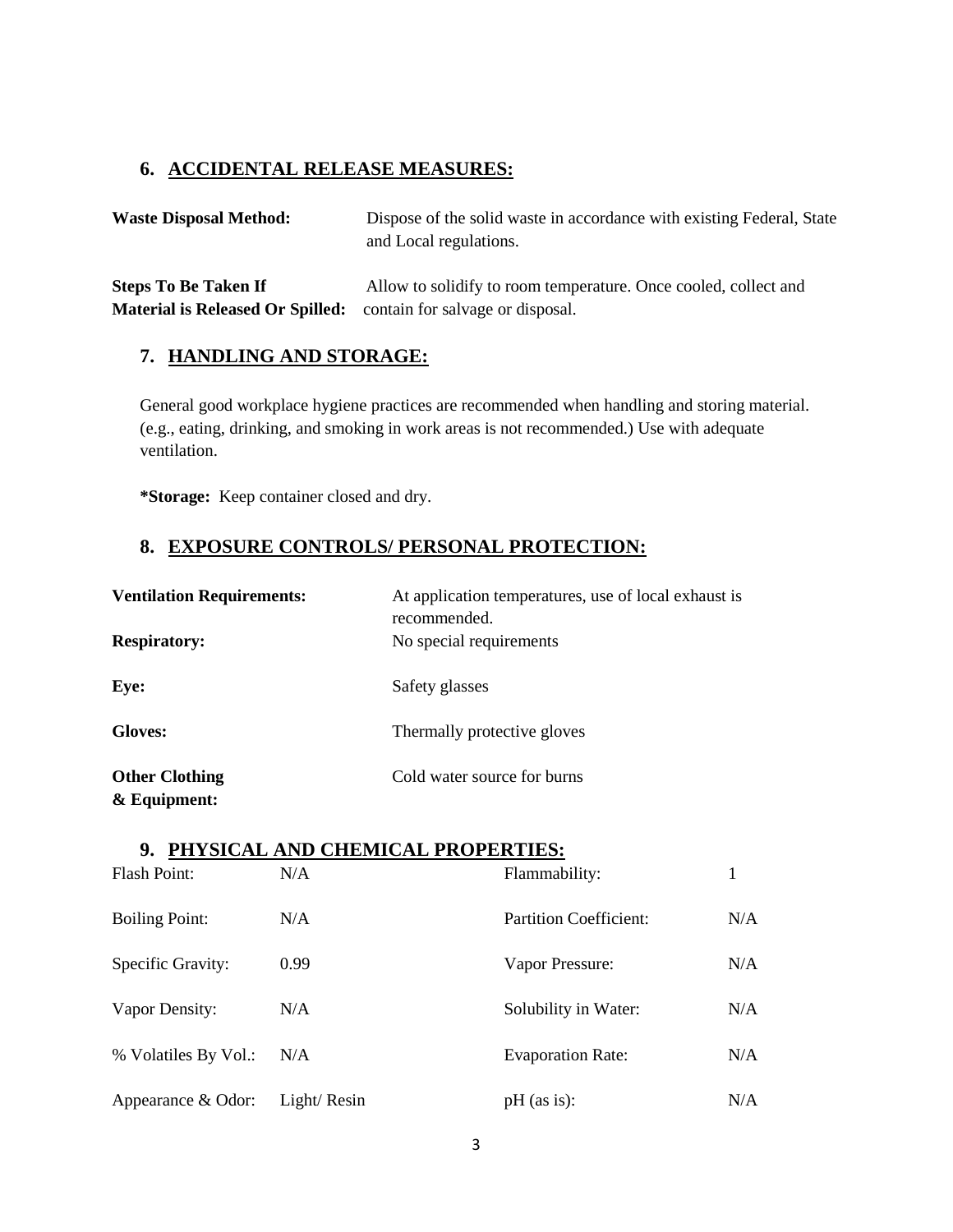| Odor Threshold:  | N/A                            | <b>Auto Ignition Temperature:</b> | $>500^{\circ}$ F |
|------------------|--------------------------------|-----------------------------------|------------------|
| Softening Point: | 100-300 $^{\circ}$ F           | Decomposition Temperature:        | N/A              |
| Viscosity:       | 100-10,000cps @350 $\degree$ F |                                   |                  |

**VOC:** No levels of volatile organic compound emissions are expected at ambient temperature and pressure. Low molecular weight hydrocarbons may be emitted at application temperature. Monitoring actual plant conditions best develops emission data.

## **10. STABILITY AND REACTIVITY:**

| <b>Chemical Stability:</b>                              | Stable under normal ambient temperatures and conditions while in<br>storage and being handled |
|---------------------------------------------------------|-----------------------------------------------------------------------------------------------|
| <b>Conditions Contributing</b><br>to Instability:       | <b>Stable</b>                                                                                 |
| Incompatibility:                                        | Contact with strong oxidizing substances                                                      |
| Hazardous Decomposition<br>Products:                    | Thermal decomposition products include $CO$ , $CO2$ , and smoke.                              |
| Conditions Contributing to<br>Hazardous Polymerization: | Will not occur                                                                                |

### **11. TOXICOLOGICAL INFORMATION:**

| Acute Overexposure:   | None at ambient temperatures. Excessive high temperatures may produce<br>irritating fumes. |
|-----------------------|--------------------------------------------------------------------------------------------|
| Chronic Overexposure: | Unknown                                                                                    |

This chemical compound is not listed in the National Toxicology Program (NTP) Report on Carcinogens, and has not been found to be a potential carcinogen in the International Agency for Research on Cancer (IARC), nor found to be a potential carcinogen by OSHA.

# **12. ECOLOGICAL INFORMATION:**

There is no data available for this product.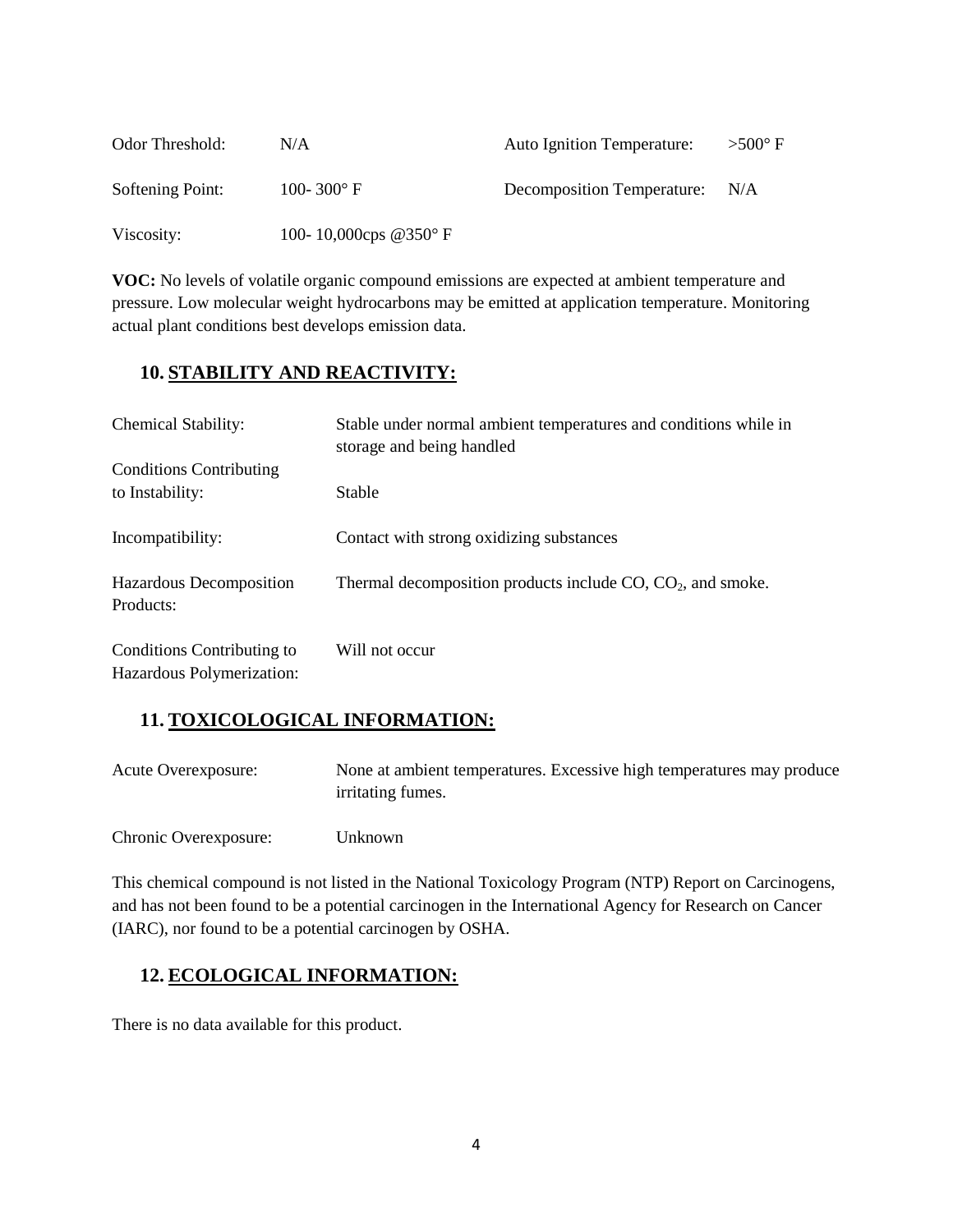## **13. DISPOSAL CONSIDERATIONS:**

**Environmental precautions:** CAUTION: keep spills and cleaning runoff out of municipal sewers and open bodies of water.

It is the obligation of each use of the product mentioned herein to determine and comply with the requirements of all applicable local, state and federal regulations.

**Waste disposal :** Dispose of waste material according to local, state, federal and provincial environmental regulations

## **14. TRANSPORT INFORMATION:**

**DOT:** Not regulated as hazardous goods.

**IATA:** Not regulated as hazardous goods.

**IMDG:** Not regulated as hazardous goods.

## **15. REGULATORY INFORMATION:**

#### **Workplace Classification**

| OSHA:    | This product is considered non-hazardous under the OSHA Hazard          |
|----------|-------------------------------------------------------------------------|
|          | Communication Standard (29CFR1910.1200)                                 |
| WHMIS: \ | This product is now a "controlled product" under the Canadian Workplace |
|          | Hazardous Materials Information System (WHMIS)                          |

#### **SARA TITLE III: Section 311/312 Categorizations (40CFR370):**

This product is not a hazardous chemical under 29CFR1910.1200, and therefore is not covered by Title III of SARA.

#### **SARA TITLE III: Section 313 Information (40CFR372):**

This product does not contain a chemical which is listed in Section 313 at or above the minimum concentrations.

#### **CERCLA Information (40CFR302.4):**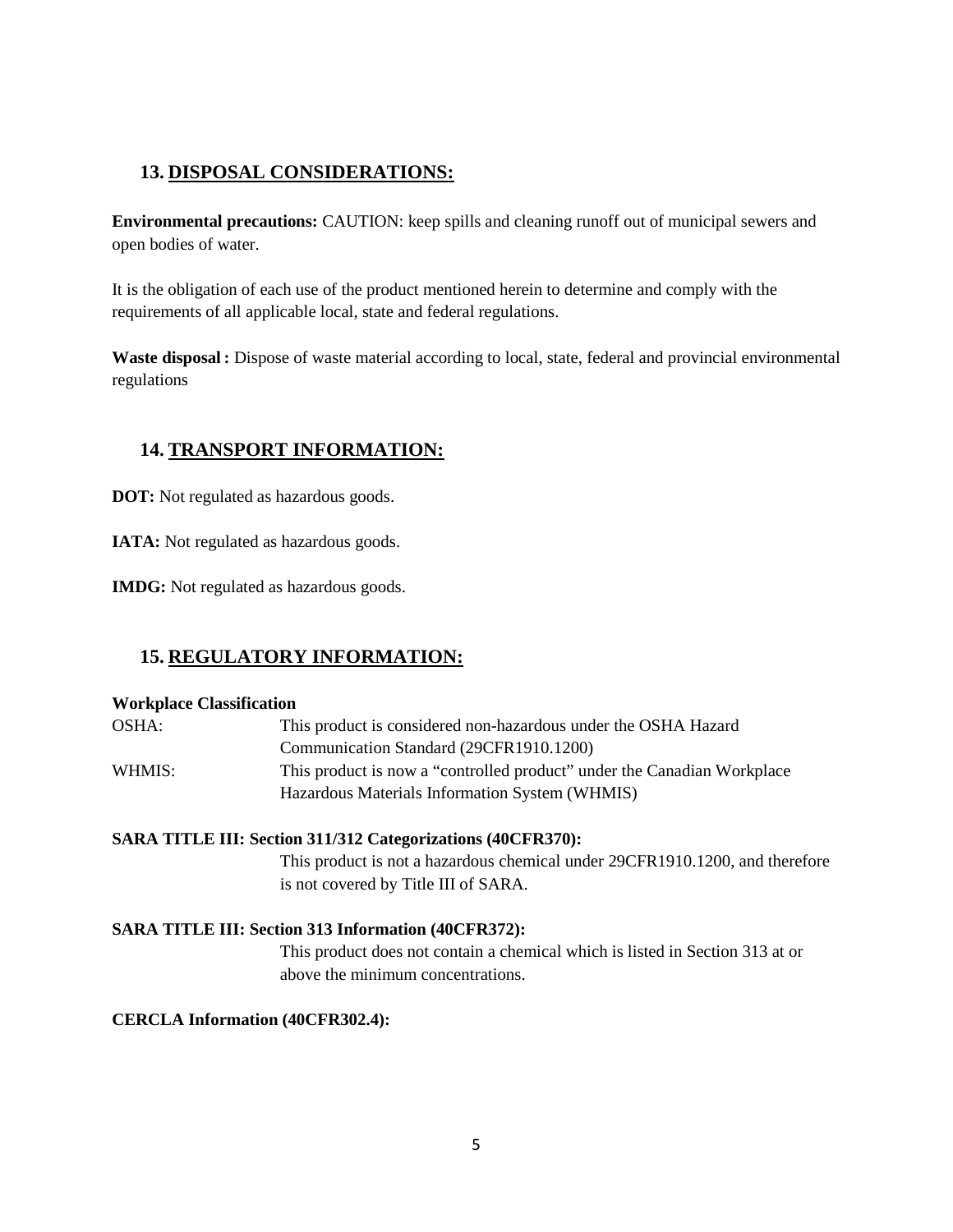Releases of this material to air, land, or water are not reportable to the National Response Center under the Comprehensive Environmental Response, Compensation, and Liability Act (CERCLA) or to state and local emergency planning committees under the Superfund Amendments and Reauthorization Act (SARA) Title III Section 304.

#### **U.S. Toxic Substances Control Act (TSCA):**

All components of this product are in compliance with the inventory listing requirements of the U.S. Toxic Substances Control Act (TCSA) Chemical Substance Inventory.

**State Regulations** If this product contains any California Proposition 65 chemicals at reportable levels, they will be listed below:

#### **Restriction of Hazardous Substances (RoHS):**

The product(s) covered by this (M)SDS do not contain or are under the prescribed levels of prohibited substances listed under 2011/65/EU Hazardous Substances Restricted or Prohibited in Electrical Equipment, including lead (CAS # 7439-92-1), mercury (CAS # 7439-97-6), cadmium (CAS # 7440-43-9), hexavalent chromium (CAS # 7440-47-3), polybrominated biphenyls (PBB) and polybrominated diphenyl ethers (PBDE).

#### **International regulations:**

This product has been classified in accordance with the hazard criteria of the Controlled Products and contains all the information required by the Controlled Products Regulations.

#### **REACH – Substances of Very High Concern (SVHC):**

The product(s) covered by this (M)SDS do not include any of the substances above a concentration of 0.1% weight by weight  $(w/w)$  in the Candidate List of Substances of Very High Concern (SVHC).

| Health:              |                     |
|----------------------|---------------------|
| Flammability:        |                     |
| Physical Hazard:     |                     |
| Personal Protection: | $X$ (see section 8) |
|                      |                     |